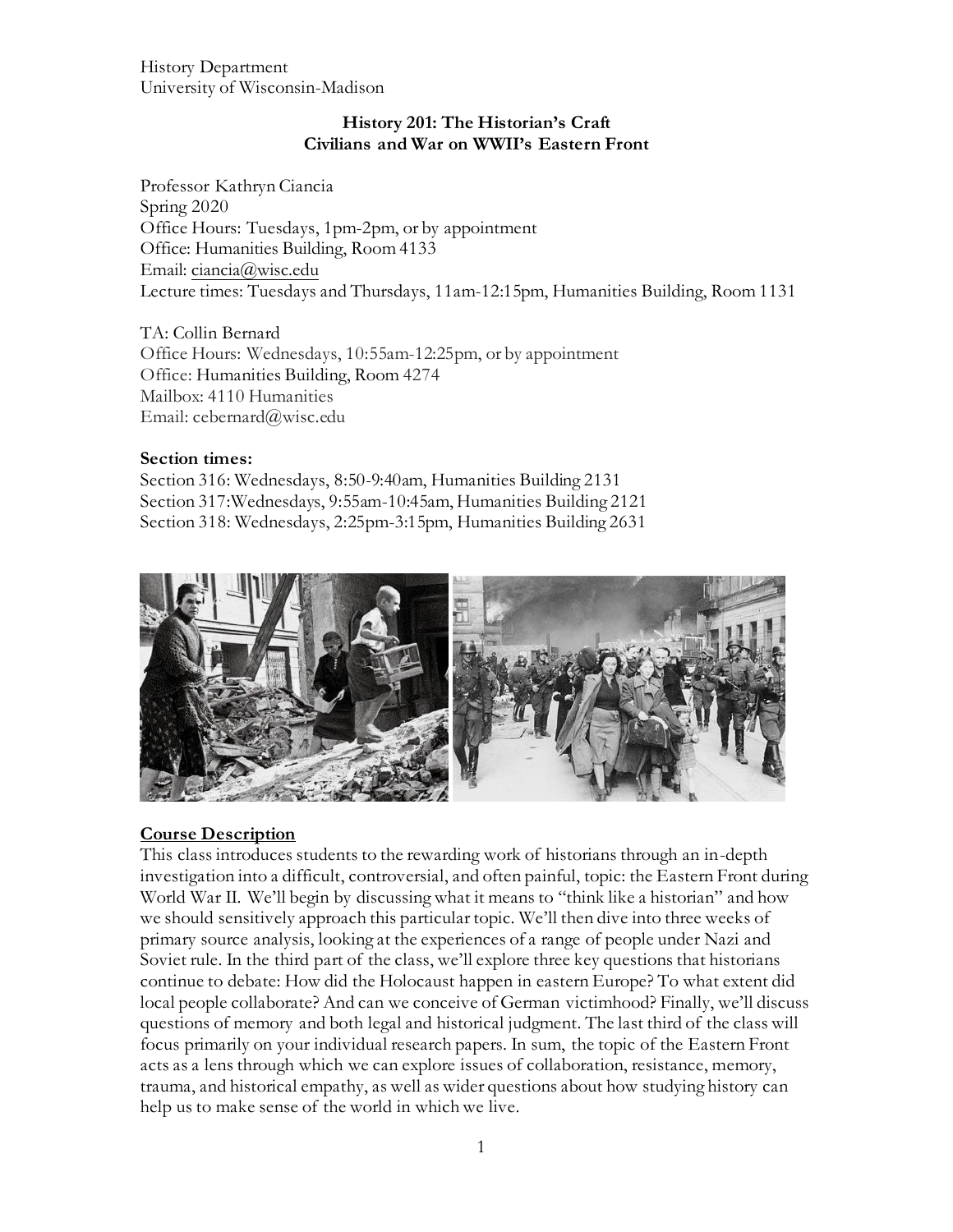### **Course Objectives**

Since this is a Communications B class, as well as a gateway class for the History Major, we'll spend a lot of time focusing on *process,* as well as *content.* There is no exam, so you will not be asked to memorize and then regurgitate content from lecture. Instead, I have designed the class so that each of the assignments builds upon the previous one, allowing you to walk through the process of doing historical research and writing, step-by-step. All of this work will culminate in a final research paper in which you will demonstrate the skills of summarizing and analyzing sources, creating historical questions, carrying out original research, and persuasively presenting your own ideas. The final paper will also give you the exciting opportunity to choose the topic that most interests you and to act as a historical detective as you track down sources and contribute to wider historiographical debates. As you'll see from the syllabus, lectures will be complemented with hands-on sessions about research and writing, trips to the various resources on campus, including the Wisconsin Historical Society and Memorial Library, and an in-class movie screening.

### **Credit Hours**

This 4-credit course meets as a group for 4 hours per week (according to UW-Madison's credit hour policy, each lecture counts as 1.5 hours and each discussion counts as an hour). The course also carries the expectation that you will spend an average of at least 2 hours outside of class for every hour in the classroom. In other words, in addition to class time, plan to allot an average of at least 8 hours per week for reading, writing, and preparing for discussion.

### **Methods of Assessment**

Your work for the class will be assessed in four ways:

- 1. **Several short assignments** (**20% of total grade)** that help you to develop the skills necessary for completing the final research paper.
- 2. **Two oral presentations (15% of total grade)** that you will deliver in section. The first will be delivered in Week 10; the second will be delivered in either Week 12 or 13.
- 3. **Discussion participation (35% of total grade).** Collin will discuss participation grading criteria with you during section. You will also be expected to attend all lectures (unless there is a good reason why you cannot attend a particular lecture) and take part in small-group work and class discussions during that time.
- 4. **Final research paper(30% of total grade)** that you will submit in both draft and final form. The paper will be between 9 and 10 pages long. More details will be provided as the semester progresses. The final grade will reflect the quality of the final paper, your responsiveness to feedback, and your ability to articulate what you have learned through the process.

### **Accessing course materials**

All readings on this syllabus can be found in the course reader. The course reader can be purchased from the Copy Center in the Social Science Building. A copy of the course reader will also be available on reserve at College Library.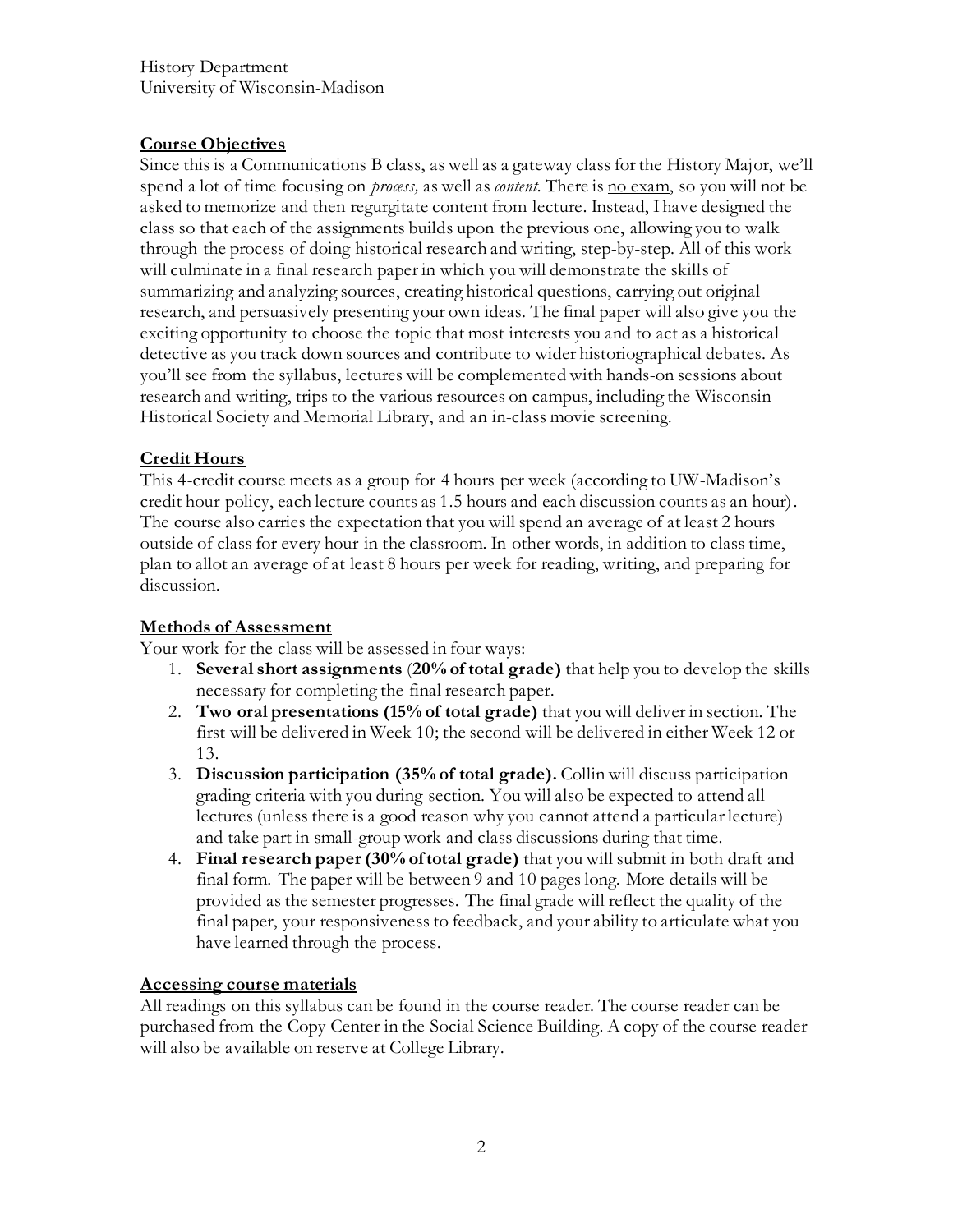Located at: Sewell Hall, Room 6120 1180 Observatory Drive Madison, WI 53706 262-5396

Email: [copycenter@ls.wisc.edu](mailto:copycenter@ls.wisc.edu)

## **Optional book for purchase:**

 Mary Lynn Rampolla, *A Pocket Guide to Writing in History* (Boston and New York: Bedford/St. Martins, 2017—this is the information about the ninth edition but any edition of the book is fine). *This book is recommended, but not required, reading. It's a handy guide to many of the topics that we'll be discussing in our course and a great reference to have next to you when you plan and write your work.*

## **Weekly Schedule and Reading Assignments**

## **Part I: Introductions**

**Week 1**

**Lecture 1(01/21):** Why Study the Eastern Front?

No assigned readings for section

**Lecture 2 (01/23):** How to "Think Like a Historian"

## **Week 2**

**Lecture 1(01/28):** The Pre-History of the Eastern Front

*Reading for section:*

 Timothy Snyder, *Bloodlands: Europe between Hitler and Stalin* (New York: Basic Books, 2012): vii-xix.

*Assignment for section:*  **SHORT ASSIGNMENT #1:**

> *In around 300 words, SUMMARIZE the argument made by Timothy Snyder in the excerpt from Bloodlands* **without analyzing or evaluating his argument.**

**Lecture 2 (01/30):** How to Read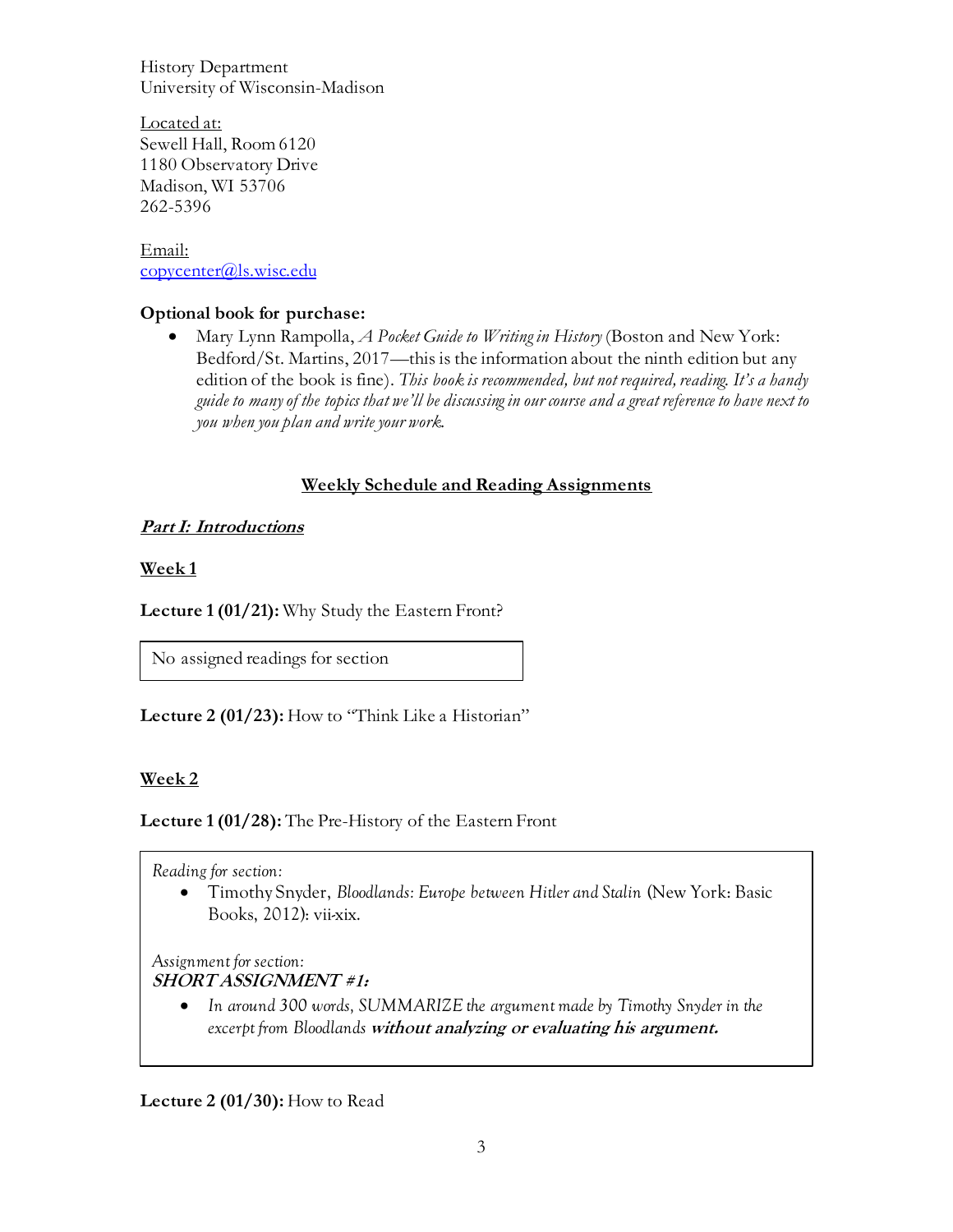*Reading for lecture:*

 Tim Parks, "A Weapon for Readers," *New York Review of Books* blog, December 3, 2014.

## **Part II: Primary Sources**

## **Week 3**

**Lecture 1(02/04):** The Germans in Poland: 1939-1941

*Readings for section:*

- Robert Moeller, ed., *The Nazi State and German Society: A Brief History in Documents* (Boston: Bedford Books, 2009): 112-115.
- Yitzhak Arad, Yisrael Gutman, Abraham Margaliot, eds., *Documents on the Holocaust: selected sources on the destruction of the Jews of Germany and Austria, Poland, and the Soviet Union* (Jerusalem: New York: Ktav Pub. House in association with Yad Vashem [and the] Anti Defamation League, 1981): 192- 195; 198-99; 216-229.

## **Lecture 2 (02/06):** Trip to Memorial Library

*Please bring your laptops to this session so that you can work on an in-class assignment.*

*\*Your library assignment must be turned in on Canvas by 5pm on Friday, 02/07.\**

## **Week 4**

**Lecture 1(02/11):** The Soviets in Poland, 1939-1941

*Readings for section:*

 Irena Grudzińska-Gross and Jan Tomasz Gross, eds., *War Through Children's Eyes: The Soviet Occupation of Poland and the Deportations, 1939-1941* (Stanford, CA: Hoover Institution Press, 1981): xxi-xxviii; 3-27; 64-69; 70-73; 84-87; 130-132; 147-150; 160-164; 234-237.

*Assignment for section:*

# **SHORT ASSIGNMENT #2:**

 *Write ONE historical question for the collection of children's depositions as a whole. Explain briefly (two-three sentences) why you think this is a good historical question, using the criteria that we discussed in Week 4, Lecture 1.*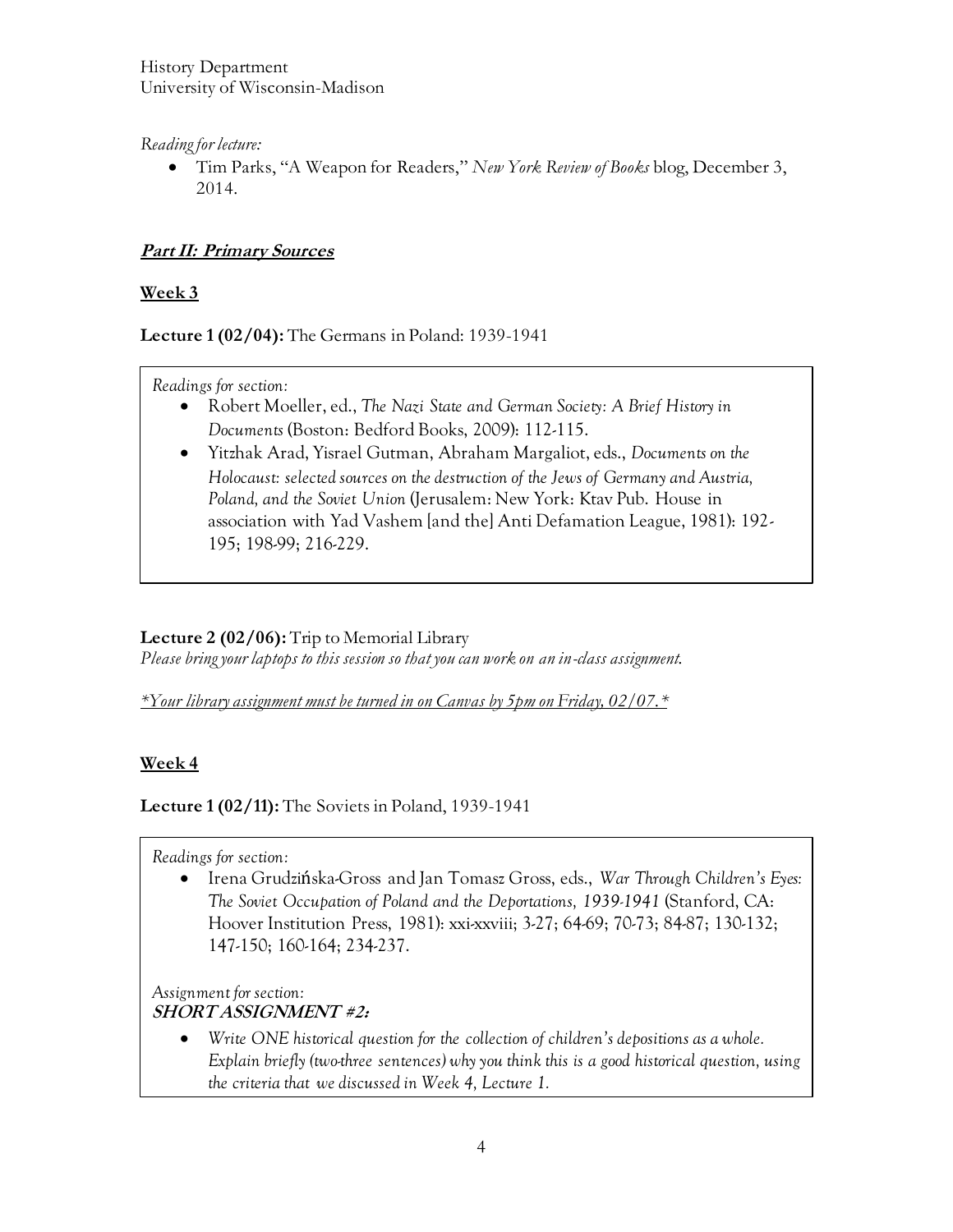**Lecture 2 (02/13):** A Front Ripe for Atrocity

## **Week 5**

### **Lecture 1(02/18):** Analyzing Primary Sources: Film and Newspapers

*Readings for section*:

- Moeller, ed., *The Nazi State and German Society*, 117-124.
- Jeremy Noakes and Geoffrey Pridham, eds., *Documents on Nazism, 1919-1945* (New York: The Viking Press, 1974): 616-630.
- J. V. Stalin, Radio Broadcast (July 3, 1941).

*Assignment for section:*

### **SHORT ASSIGNMENT #3:**

 *Read ALL of the sources for discussion and come to section prepared to discuss them. Choose ONE source for your analysis. Write: (a) two or three sentences summarizing the source's content; (b) a two or three sentence analysis, stating what you know about the context in which the source was produced and how it may have affected the source's approach.* 

**Lecture 2 (02/20):** How did the Holocaust happen?

## **Part III: Historiographical Debates**

### **Week 6**

**Lecture 1(02/25):** Collaboration

*Readings for section:*

- Michael R. Marrus, *The Holocaust in History* (Toronto: Key Porter Books, 2000), 8-54.
- Moeller, ed., *The Nazi State and German Society*, 139-147.
- Arad et al., eds., *Documents on the Holocaust*, 22-30.

*Assignment for section:*

**SHORT ASSIGNMENT #4:**

 *Read Marrus. Based on this text, in 150 words, summarize the "functionalist v. intentionalist" debate. Then choose ONE of the documents from either of the document collections and—in another 150 words—explain the extent to which your document supports one side or the other.* 

**Lecture 2 (02/27):** Trip to the Wisconsin Historical Society Library and Archives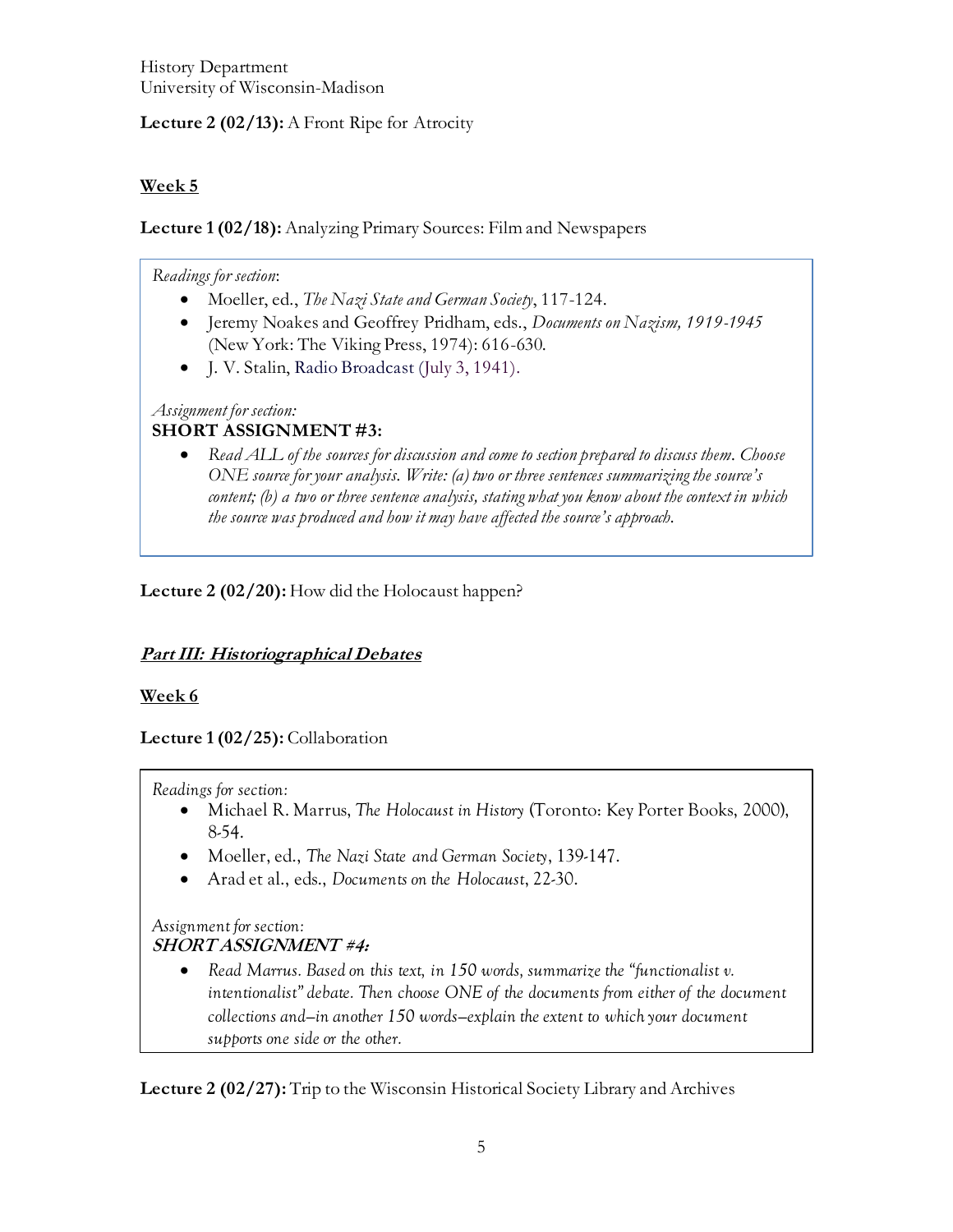## **Week 7**

## **Lecture 1(03/03):** The Many Meanings of Resistance

*Readings for section:*

- Svetlana Alexievich, *The Unwomanly Face of War: An Oral History of Women in World War II* (New York: Random House, 2017): 251-288.
- *Notes from the Warsaw Ghetto: The Journal of Emmanuel Ringelblum*, edited and translated by Jacob Sloan (New York: McGraw Hill, 1958): 298-301.

**Lecture 2 (03/05):** Putting Together a Research Proposal

## **Week 8**

**Lecture 1(03/10):** Were the Germans Victims too?

*Readings for section:*

- Anonymous, *A Woman in Berlin* (New York: Metropolitan Books, 2005): 44-82.
- Atina Grossmann, "A Question of Silence: The Rape of German Women by Occupation Soldiers," *October*, Vol. 72 (1995): 42-63.

*Assignment for section:* **DRAFT PROPOSAL:**

> *Come to section with a provisional research proposal. Your proposal should include: a) your research question, as well as a three-sentence explanation of why you think this is a good research question; b) a short annotated bibliography with at least two secondary sources and two primary sources that you think might be helpful. The annotated bibliography should*  include a short description of the source and an explanation of how it will help you to *explore your historical question.*

**Lecture 2 (03/12):** Postwar: A Brutalized Population

## **\*\*SPRING BREAK\*\***

## **PART IV: Postwar Reckonings and Memorialization**

## **Week 9**

**Lecture 1(03/24):** In the Courtroom: The Nuremberg trial NB: Collin will return draft proposals today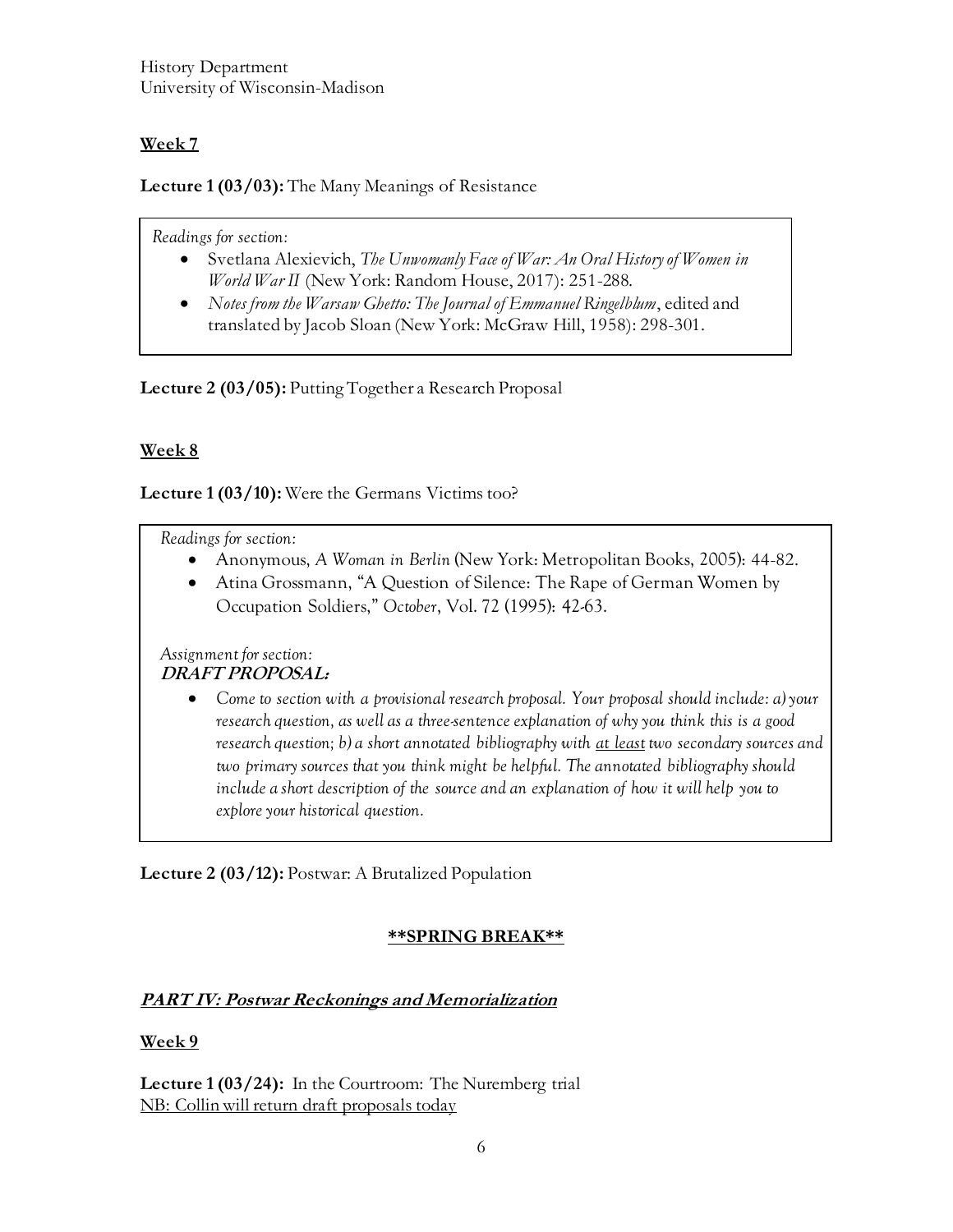*Readings for section:*

- Charles E. Wyzanski, "A Fair Trial? A Dangerous Precedent," *The Atlantic*, April 1946 issue (online edition)
- Michael R. Marrus (ed.), *The Nuremberg War Crimes Trial, 1945-46: A Documentary History* (Boston and New York: Bedford/St. Martin's, 1997): 57-70, 241-254.
- Michael Biddiss, "Victors' justice? The Nuremberg Tribunal, *History Today* 45, no. 5 (1995): 40-46.

**Lecture 2 (03/26):** Eichmann, Gröning, and the Pursuit of Nazi War Criminals

## **Week 10**

**Lecture 1(03/31):** In-class Movie Screening: *Ida* (Paweł Pawlikowski, 2013)

*Assignment for lecture:*

 **REVISED RESEARCH PROPOSAL***: Using Collin's feedback from the previous assignment, complete a revised proposal. Include a couple of sentences explaining what you have revised.* 

*Assignment for section:*

**ORAL PRESENTATION #1:** *Students briefly present their revised research proposals.* 

**Lecture 2 (04/02):** Holocaust testimonies: Written and Oral accounts

NB: Collin will return revised research proposals by the end of the week.

### **Week 11**

**Lecture 1 (04/07):** Remembering the "Great Patriotic War"

*Assignment for section:*

 **PLAN OF PAPER:** *You should bring a plan of your paper to section. It should include a provisional thesis statement and plans for each paragraph, including supporting evidence/quotations/paraphrasing for at least one paragraph.*

**Lecture 2 (04/09):** Interactive Session: What Makes a Good Paper/Oral Presentation?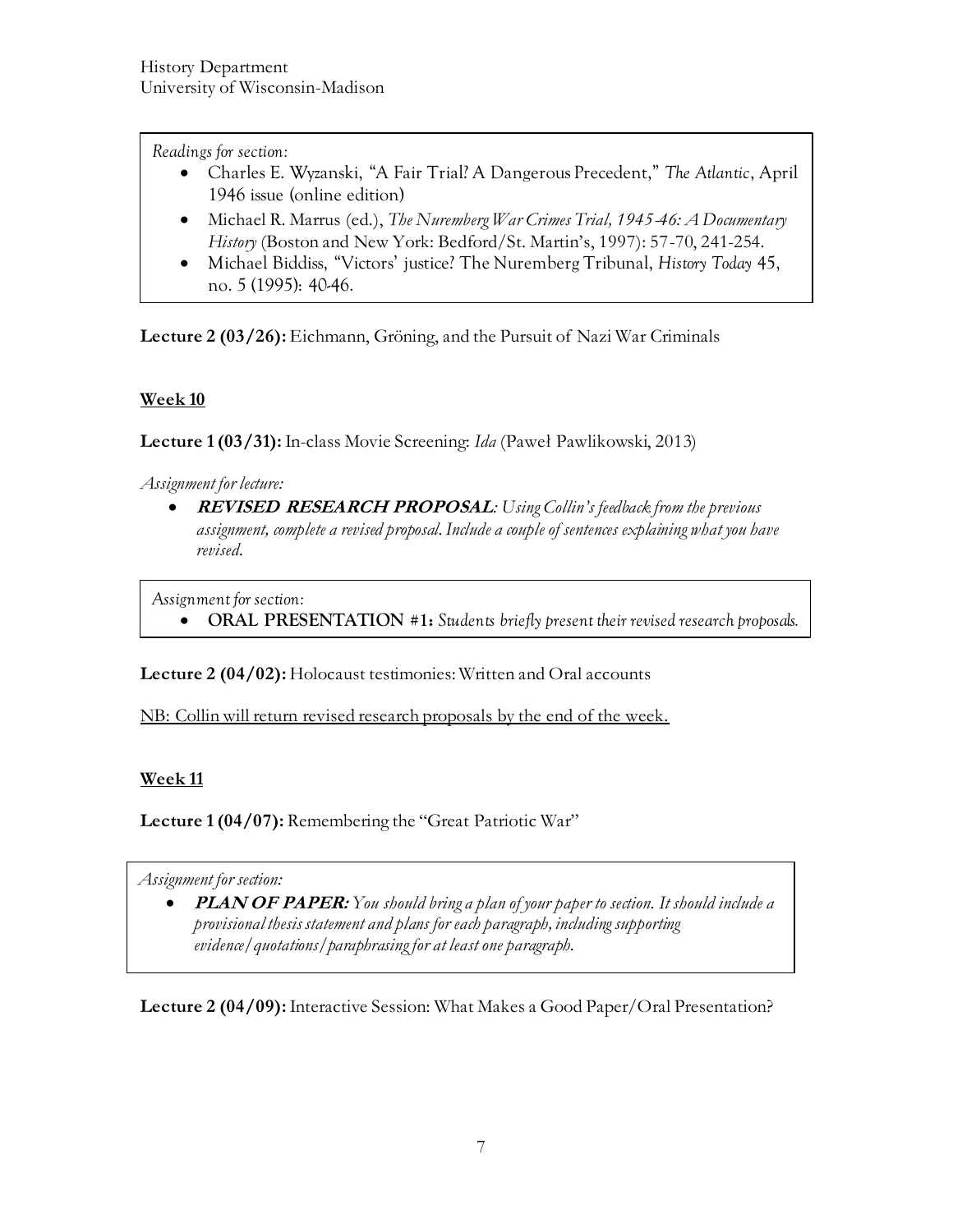## **Week 12**

**Lecture 1(04/14):** NO LECTURE: Student consultations with Collin and/or Professor Ciancia

*Assignment for section:*

**ORAL PRESENTATION #2:** *Students spend section briefly presenting their research.* 

**Lecture 2 (04/16):** NO LECTURE: Student consultations with Collin and/or Professor Ciancia

## **FIRST DRAFT OF FINAL PAPER due at noon on 04/17.**

### **Week 13**

**Lecture 1(04/21):** How to Revise a Paper

*Assignment for section:* 

**ORAL PRESENTATION #2:** *Students spend section briefly presenting their research.* 

**Lecture 2 (04/23):** The Memory of the Eastern Front Today

NB: Collin will return first drafts of papers by the end of the week.

#### **Week 14**

**Lecture 1(04/28):** Final Class Activities

**Lecture 2 (04/30):** NO LECTURE: Student consultations with Collin and/or Professor Ciancia

### **FINAL PAPER DUE ON MONDAY, MAY 4, AT NOON.**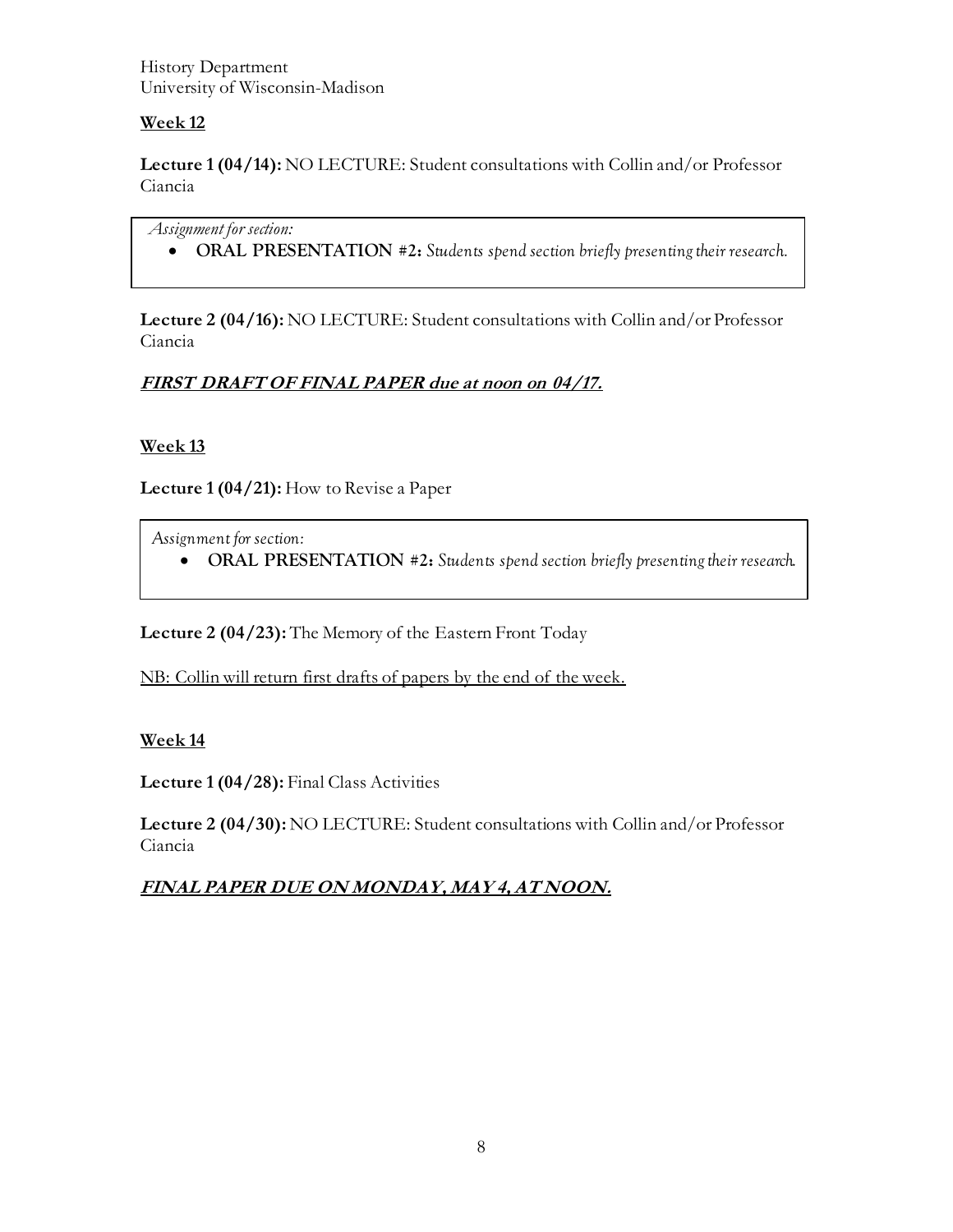## **APPENDIX A: Class Policies and Further Resources**

## **Office Hours**

My office hours are posted at the top of the syllabus. Please come by! This time is set-aside specifically for students, and I would be happy to discuss any aspect of the class with you. If you are unable to make this time, please send me an email so that we can set up a mutually convenient appointment time.

## **Class Etiquette**

There is no laptop use in class and you must make sure that all devices with a screen are switched off or put on silent for the duration of the lecture. Come and speak with me if you are concerned about this policy.

We will begin lectures on time, so please make sure that you arrive a few minutes early. Persistent tardiness (as well as going AWOL!) will lead to a lower participation grade. A signup sheet will be distributed at the beginning of each lecture so that I can keep track of the attendance and fully reward the students who show up. If you are unable to attend lecture, please email me ahead of time to let me know so that I can mark down your absence. If you are unable to attend section, please email Collin ahead of time.

If there are any assigned readings for lecture or section, you should bring them with you to class. You can participate fully only if you have access to the texts.

## **Grading**

Here is the grading scale that will be used in the class. By assigning a numerical as well as a letter grade for your major assignments, Collin can communicate where you are within the grade range.

 $A = 93-100$  $AB = 88-92$  $B = 82-87$  $BC = 77-81$  $C = 72-76$  $D = 67 - 71$  $F = 66$  or below

The short assignments will not each be graded, but Collin will provide some formative feedback so that you can work on improving that particular skill in anticipation of the final paper.

## **Papers and Assignments**

Papers should be turned in on time. If there is a problem, it is important that you consult with Professor Ciancia and Collin in plenty of time prior to the deadline. Late papers will be penalized by two points per 24 hours (see grading scale above).

All assignments, including the short assignments, should be submitted via the relevant folder on Canvas by the deadline marked on the syllabus as Word documents only. Unless otherwise agreed, email submissions will not be accepted.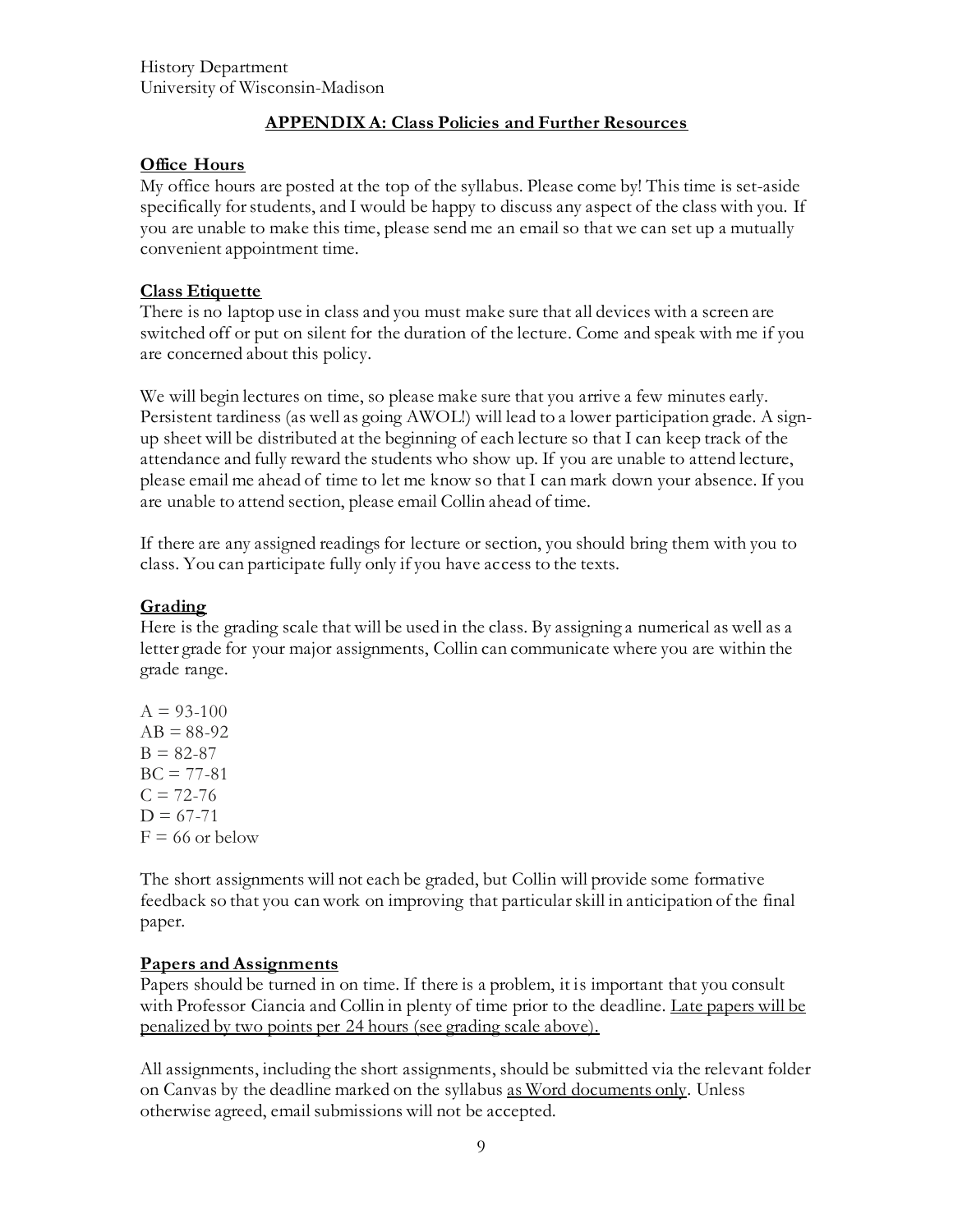You should clearly post the word count (along with your name, section day/time, etc.). All assignments should stick within the word limit.

Historians use the Chicago Manual of Style, which can be found online at [www.chicagomanualofstyle.org.](http://www.chicagomanualofstyle.org/) See also *A Pocket Guide to Writing in History* for more details.

### **Pre-Med Humanities Writing Requirement**

This class can be used to fulfill the Pre-Med Writing Requirement if you write a final paper that is between 10 and 12 pages long. Please come and speak with Professor Ciancia at the beginning of the semester if you are intending to use the class to fulfill this requirement.

### **Academic Honesty**

There is information about what constitutes plagiarism here (http://writing.wisc.edu/Handbook/QPA\_plagiarism.html), but please come and speak with Professor Ciancia or Collin during office hours if you have questions or concerns.

### **Disabilities**

Disability guidelines for course accommodations may be found at the UW McBurney Disability Resource Center site[: http://www.mcburney.wisc.edu/](http://www.mcburney.wisc.edu/) Please come and see Professor Ciancia or Collin if you would like to talk further.

### **Religious Observance Policy**

Students must notify Professor Ciancia within the first two weeks of class of the specific days or dates on which they request relief.

## **Writing Resources and Guidelines**

The **University's Writing Center** is a wonderful resource that allows you to work with a consultant to improve your written work. Take a look at their website [\(http://www.writing.wisc.edu/index.html\)](http://www.writing.wisc.edu/index.html) for more information.

The **History Lab** is a resource center where experts (PhD students) will assist you with your history papers. No matter your stage in the writing process, History Lab staff will help you sharpen your skills and become a more successful writer. In addition to helping you with the specifics of writing in the discipline of history, the experts at the Lab will also provide assistance in terms of your writing style (including for non-native speakers of English).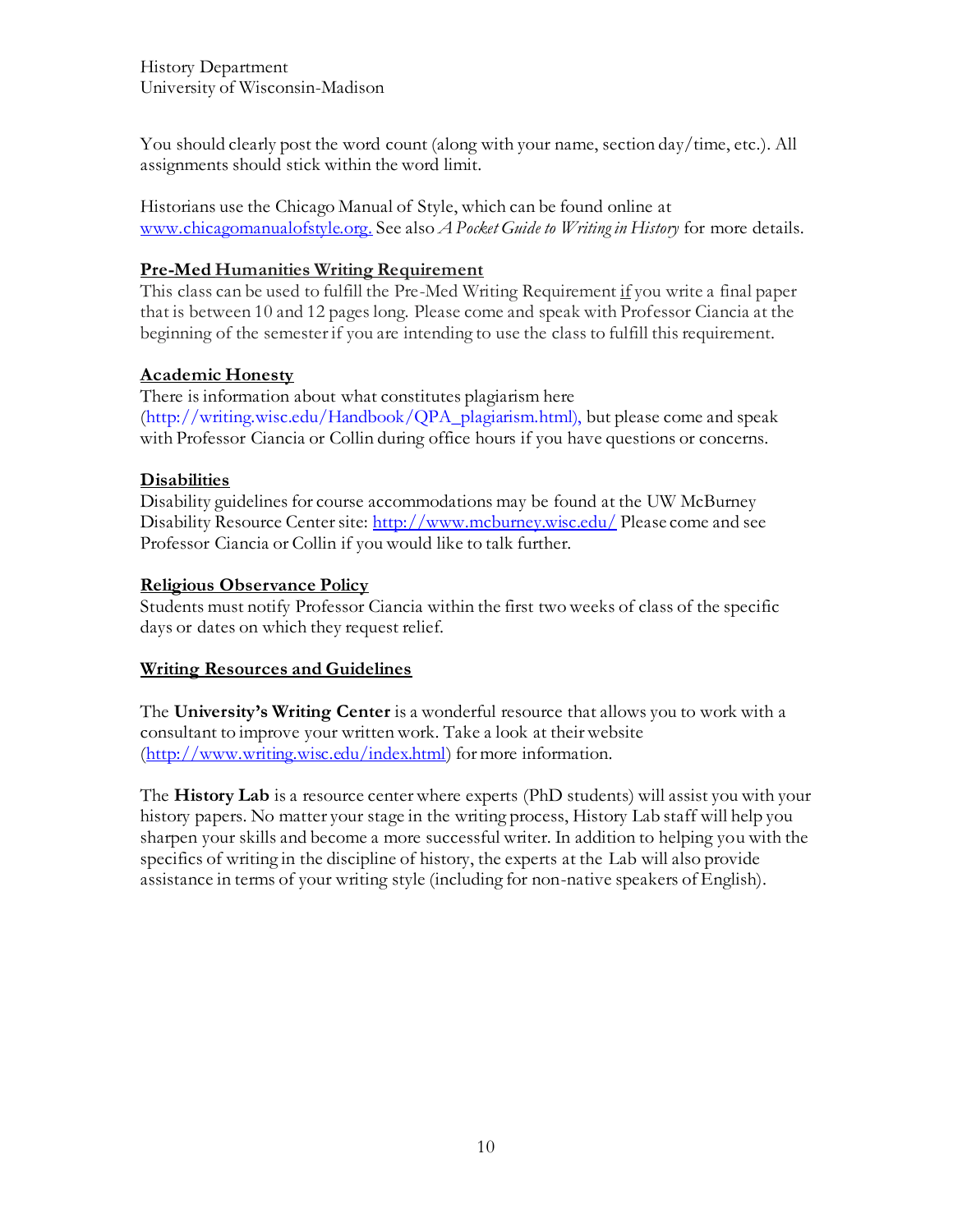### **APPENDIX B: The Historian's Craft: Objectives for All Classes**

Please find below the official criteria for *The Historian's Craft*.As we go through the class, I will highlight the various skills that we are working on. Please remember that you won't be able to work on all of these skills at once, so I have sequenced them in a way that makes sense.

**1. Ask Questions:** develop the habit of asking questions, including questions that may generate new directions for historical research.

a) Develop historical questions through engagement with primary sources,

secondary literature, and/or broader ethical, theoretical, or political questions.

b) Ask historical questions to guide individual research.

c) Pose questions to prompt productive group discussion.

**2. Find Sources:** learn the logic of footnotes, bibliographies, search engines, libraries, and archives, and consult them to identify and locate source materials.

a) Identify the purposes, limitations, authorities, and parameters of various search

engines available both through the library and on the world-wide web.

b)Take advantage of the range of library resources, including personnel.

c) Locate printed materials, digital materials, and other objects.

d) Be aware of, and able to use, interlibrary loan.

**3. Evaluate Sources:** determine the perspective, credibility, and utility of source materials.

a) Distinguish between primary and secondary material for a particular topic.

b) Determine, to the extent possible, conditions of production and preservation.

c) Consider the placement of sources in relation to other kinds of documents and objects.

d) Identify the perspective or authorial stance of a source.

e) Summarize an argument presented in a text.

f) Distinguish between the content of a source and its meaning in relation to a particular question.

**4. Develop and Present an Argument:** use sources appropriately to create, modify, and support tentative conclusions and new questions.

a) Write a strong, clear thesis statement.

b) Revise and rewrite a thesis statement based on additional research or analysis.

c) Identify the parts of an argument necessary to support a thesis convincingly.

d) Cite, paraphrase, and quote evidence appropriately to support each part of an argument.

**5. Plan Further Research:** draw upon preliminary research to develop a plan for further investigation.

a) Write a research proposal, including a tentative argument, plan for research, annotated bibliography, and abstract.

b) Identify the contribution of an argument to existing scholarship.

**6. Communicate Findings Effectively:** make formal and informal, written and oral